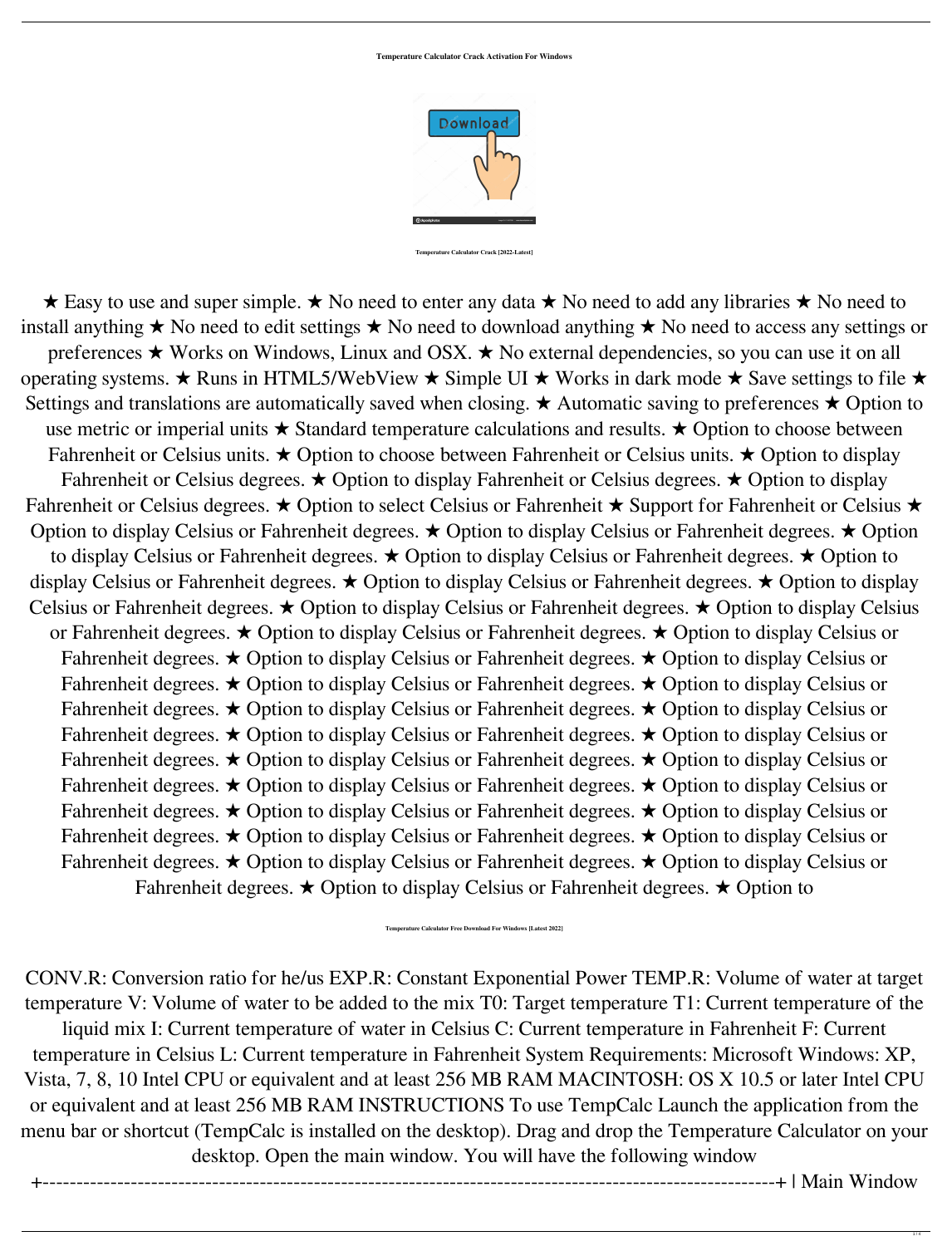## of Temperature Calculator I

+------------------------------------------------------------------------------------------------------------+ | (1) A label

displaying the temperature in Celsius degrees, and the volume of cold water I I needed to reach this temperature. | | (2) A label displaying the current temperature in Celsius degrees and the volume of water at this | | temperature, indicating the target temperature for the mix. | | (3) A label displaying the current temperature in 77a5ca646e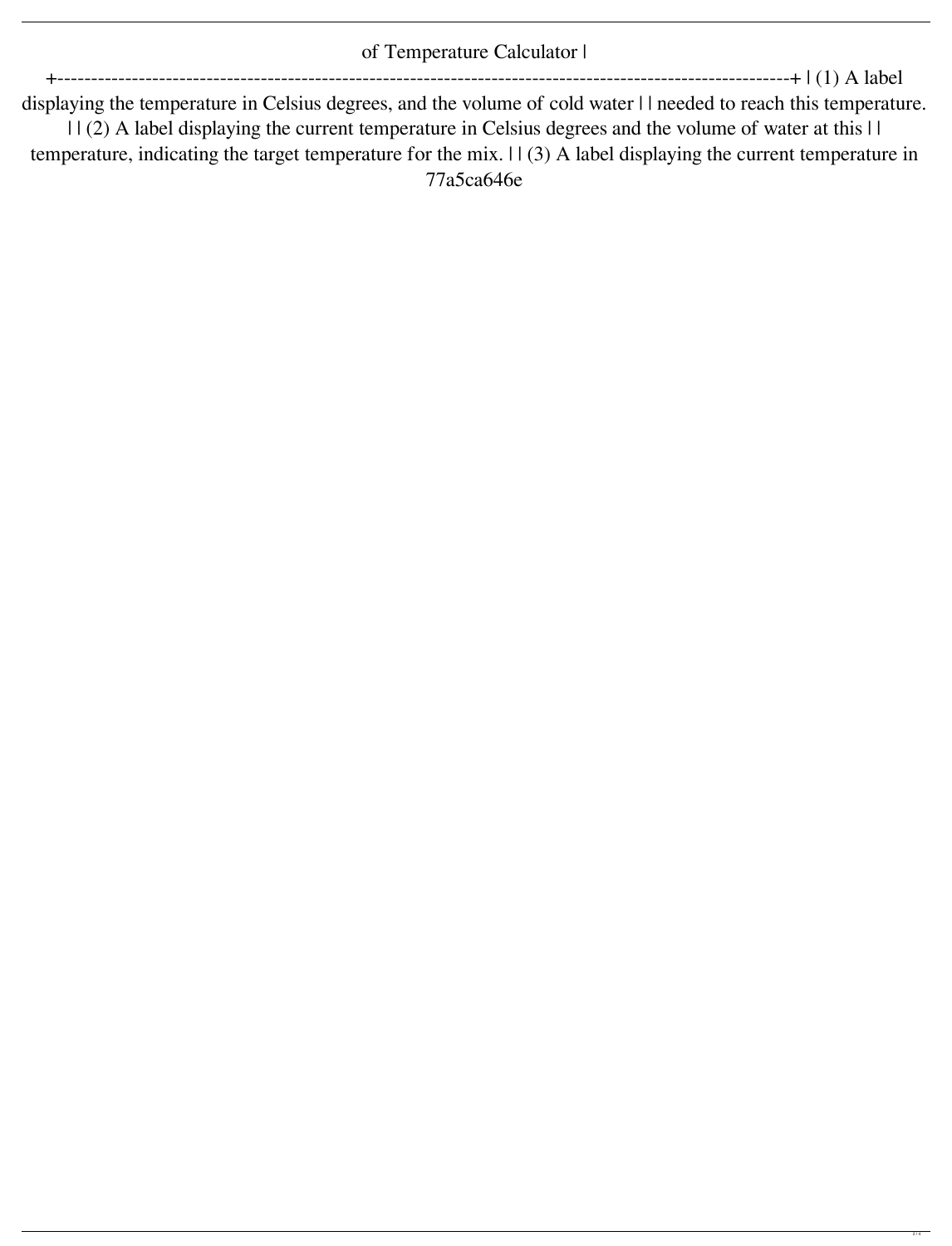Categories External links Category:Free software programmed in DelphiIs Intel moving its headquarters to Mars? The next-generation Intel chip could hold records for data storage capacity and speed NEW YORK, May 30 (Reuters) - Intel Corp's next-generation semiconductor business has a big buzz, a massive pile of cash and what could be an entirely new operating model for the world's largest chip maker. Following the introduction of a low-cost, high-volume set of microprocessors last week, the buzz among analysts and investors is that the new chips could bring new leadership to the company's semiconductor division and further away from the personal computer market. "Intel's microprocessor business... is in the midst of its greatest transformation," said Dean Whorwood, principal analyst at iSuppli Corp. "This marks the beginning of the end of desktop/laptop computing and heralds the beginning of the'machine in the cloud' era." While the market for chips for desktop and laptop computers is still large, a shift to the Internet and cloud computing will take time and Intel's new focus on internet connectivity could help it to reap big rewards. One analyst, who asked not to be named, said the company's plan to develop chips based on the "Broadwell" line -- or so-called "next-generation Intel" chips that combine leading-edge technology with low-cost manufacturing -- would be a boon for the company. Broadwell, which will focus on internet technology, is also a major development for the company's business unit, said the analyst. It marks the first time the company has moved away from the concept of making its chips for personal computers, he said. "We think this is a really good strategy for Intel," said the analyst, adding that Broadwell's next-generation technology is particularly important for companies such as Facebook Inc that have a lot of traffic on the Internet. Intel declined to comment on Broadwell's specifics, but noted it will launch its first new line of microprocessors in the second half of the year. "I'm really looking forward to the next wave of Intel technology because that will be something that really drives the machine in the cloud," the analyst said. Regardless of the success of Broadwell, the new chip could also have an impact on the business of another key Intel business, the memory business. "If Intel is really targeting the desktop

**What's New In?**